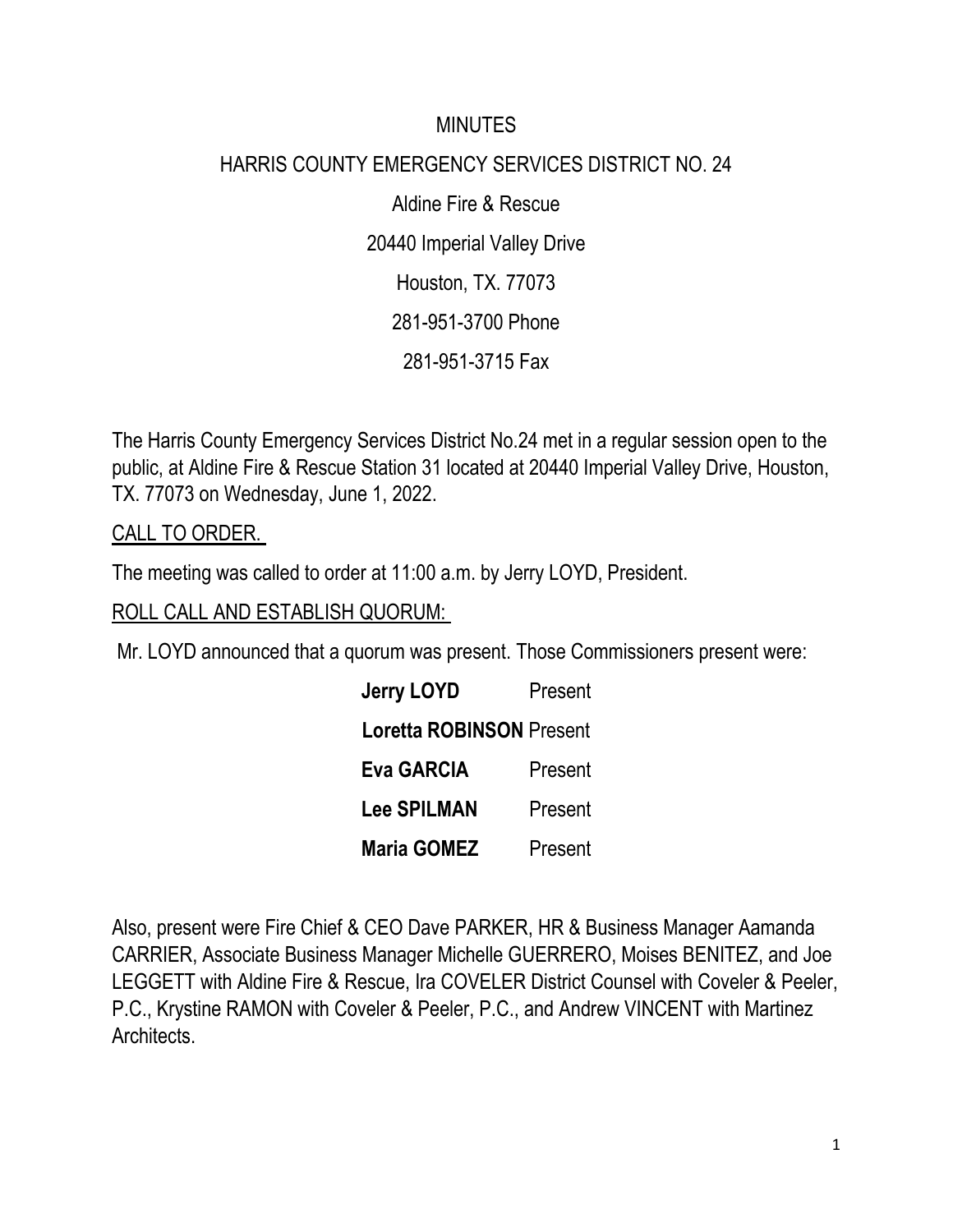## 2. TO ADMINISTER OATH(S) TO NEWLY ELECTED/RE-ELECTED AND/OR APPOINTED DISTRICT COMMISSIONERS:

Sworn to duty Commissioner Loretta ROBINSON and Commissioner Lee SPILMAN.

### 4. TO RECEIVE PUBLIC COMMENT:

No public comment.

#### 5. TO ELECT DISTRICT OFFICERS:

Motion by Commissioner GOMEZ, seconded by Commissioner Garcia and approved with a vote of 5 to 0 to keep District Officers as follows:

| President:       | Jerry LOYD       |
|------------------|------------------|
| Vice-President:  | Eva GARCIA       |
| Secretary:       | Loretta ROBINSON |
| Treasurer:       | Lee SPILMAN      |
| Asst. Sec/Treas: | Maria GOMEZ      |

## 6. TO REVIEW A REPORT FROM MARTINEZ ARCHITECTS AND TAKE ACTION ON DISTRICT CONSTRUCTION MATTERS, INCLUDING THE APPROVAL OF ANY PAY APPLICATIONS OR CHANGE ORDERS:

Andrew VINCENT presented the board with a monthly update of the following projects: The administrative building, Station 41, and Station 11. (View attachment)

Motion by Commissioner ROBINSON, seconded by Commissioner GOMEZ and approved with a vote of 5 to 0 to approve Pay Application No.9 in the amount of \$191,967.59 submitted by Flintco for construction of ESD No. 24 Administration Building.

There was no action required at this time.

### 7. TO REVIEW, DISCUSS, AND TAKE ACTION REGARDING ANY STATION CONSTRUCTION MATTERS:

There was no action required at this time.

#### 8. TO PAY DISTRICT'S BILL:

Motion by Commissioner SPILMAN, seconded by Commissioner GARCIA and approved with a vote of 5 to 0 to pay Districts bills.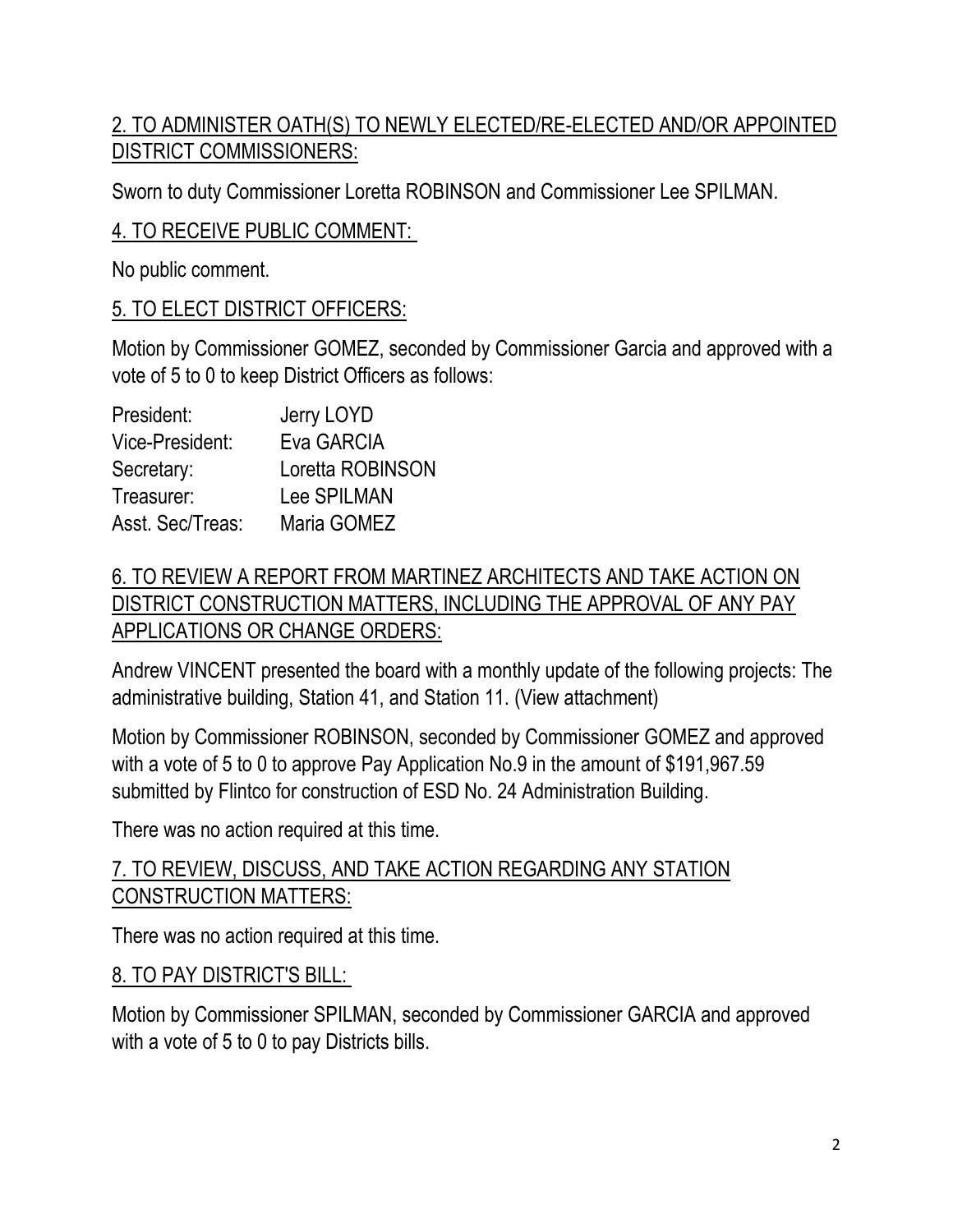9. TO REVIEW, DISCUSS, AND TAKE ACTION REGARDING THE DISTRICT'S BUDGET:

There was no action required at this time.

10. TO REVIEW AND TAKE ACTION REGARDING REQUISITION REQUESTS SUBMITTED FOR THE PURCHASE, REPAIR, OR REPLACEMENT OF EQUIPMENT, SUPPLIES, MATERIALS, VEHICLES, AND APPARATUS:

There was no action required at this time.

11. TO APPROVE REQUESTS FOR FIREFIGHTING OR ADMINISTRATIVE CLASSES, TRAINING, AND COURSE MATERIALS REQUESTED BY DISTRICT PERSONNEL:

There was no action required at this time.

12. TO REVIEW AND TAKE ACTION ON MATTERS RELATED TO COVID-19:

There was no action required at this time.

13. TO APPROVE THE SALE OR DISPOSAL OF SURPLUS AND/OR SALVAGE PROPERTY PURSUANT TO TEXAS HEALTH AND SAFETY CODE §775.0735 AND §775.251:

There was no action required at this time.

# **The closed session began at 11:34 am**

14. TO MEET IN CLOSED SESSION PURSUANT TO GOVERNMENT CODE §551.071 TO CONSULT WITH LEGAL COUNSEL REGARDING PENDING OR CONTEMPLATED LITIGATION, SETTLEMENT OFFERS, OR ON MATTERS WHICH REQUIRE CONFIDENTIALITY UNDER THE TEXAS DISCIPLINARY RULES OF PROFESSIONAL CONDUCT OF THE STATE BAR OF TEXAS AND TAX CODE§323.3022 TO DISCUSS SALE TAX MATTERS:

15. TO MEET IN CLOSED SESSION PURSUANT TO GOVERNMENT CODE §551.072 TO DELIBERATE REAL ESTATE MATTERS:

16. TO MEET IN CLOSED SESSION PURSUANT TO GOVERNMENT CODE §551.074 TO DISCUSS PERSONNEL MATTERS:

# **Open session resumed at 12:35 pm**

17. TO DISCUSS AND ACT ON DISTRICT PERSONNEL MATTERS INCLUDING COMPENSATION, BENEFITS, SCHEDULING, RETENTION, HIRING, AND/OR TERMINATION OF DISTRICT EMPLOYEES: